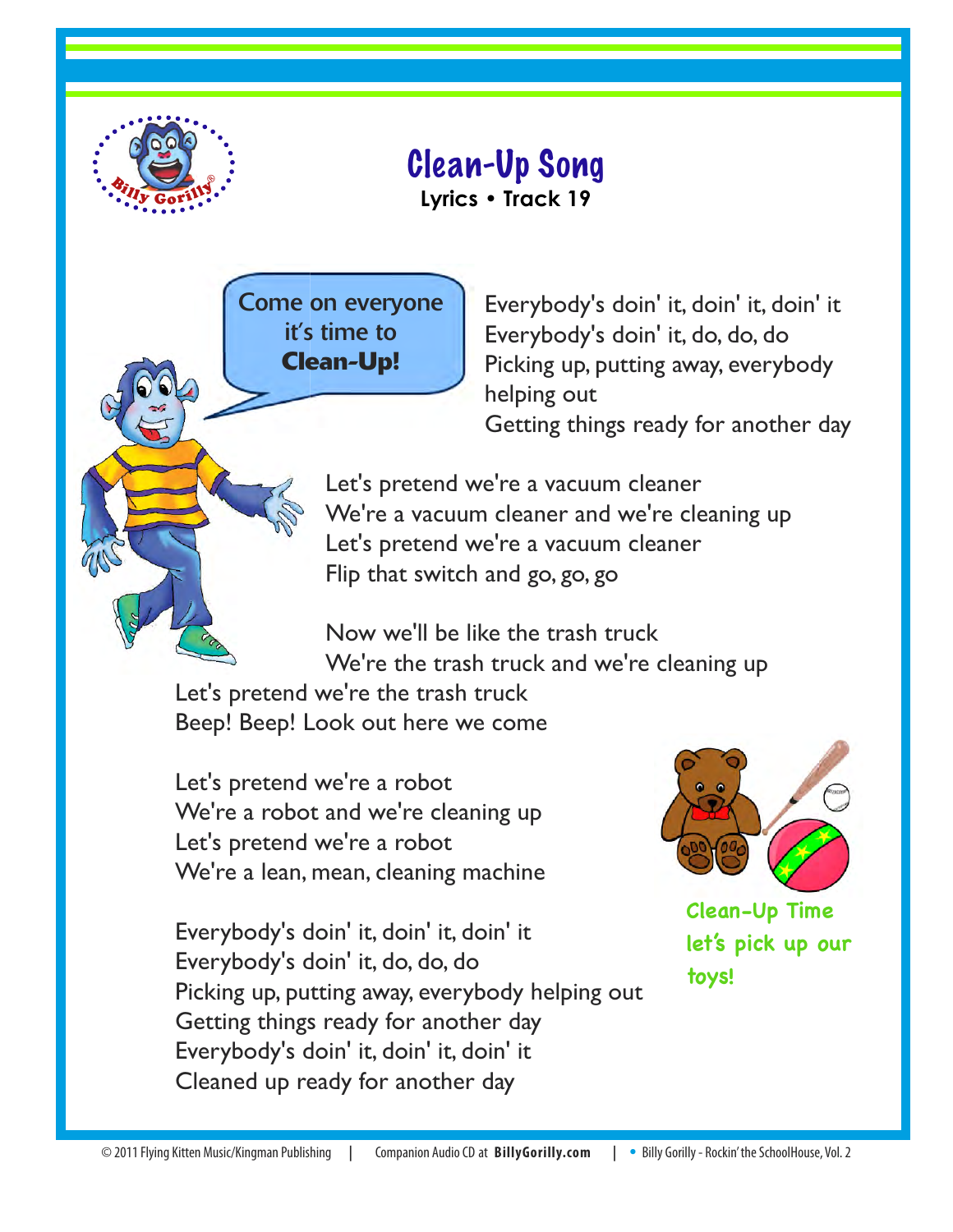## **Clean-Up Song • Track 19**

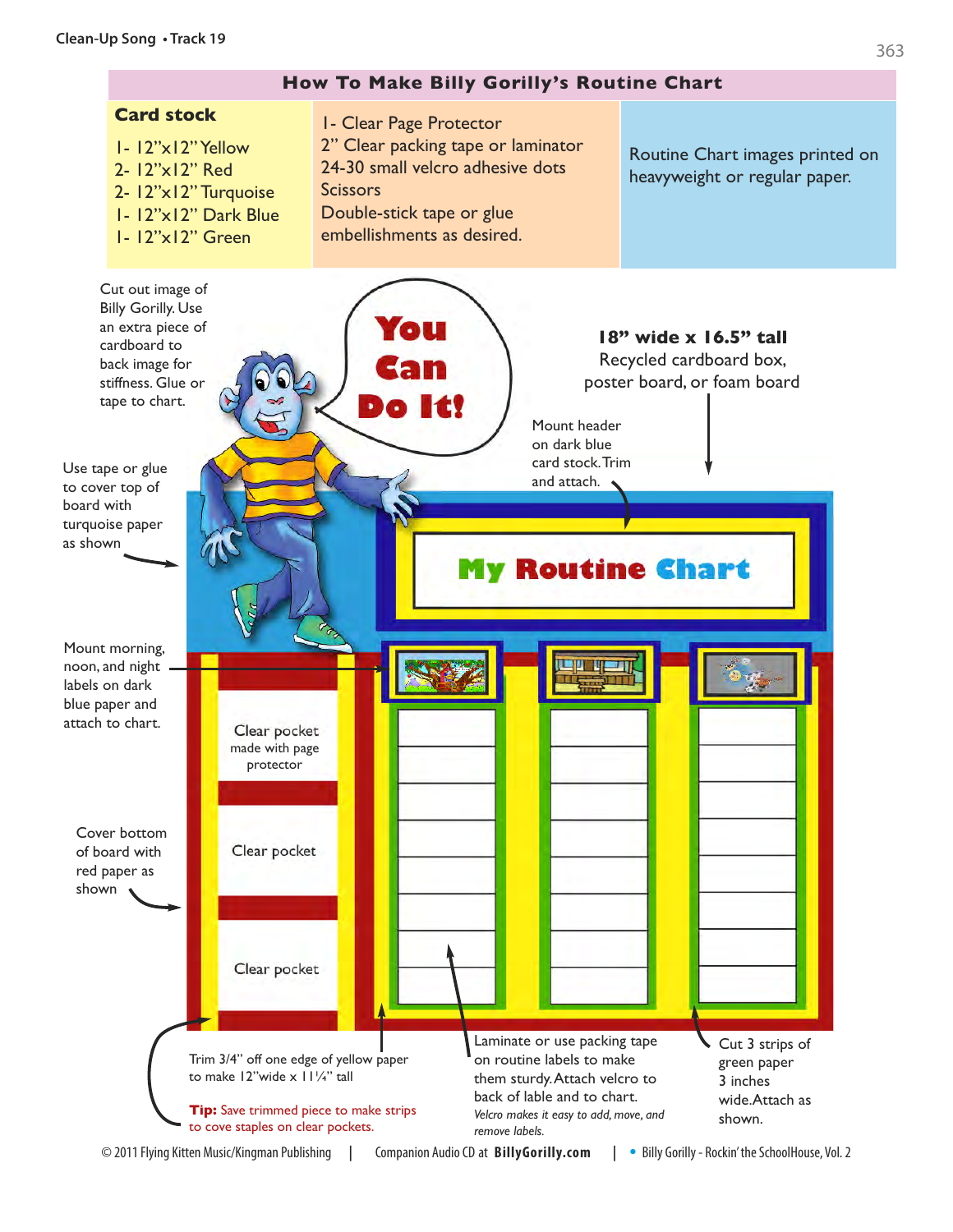## **Clean-Up Song • Track 19**

Routine Chart Images Page 1 of 4

Routine Chart labels: Print on heavyweight paper. Laminate or use clear packing tape on each label to make more durable. Cut each label out to make individual labels.



© 2011 Flying Kitten Music/Kingman Publishing **|** Companion Audio CD at **BillyGorilly.com | •** Billy Gorilly - Rockin' the SchoolHouse, Vol. 2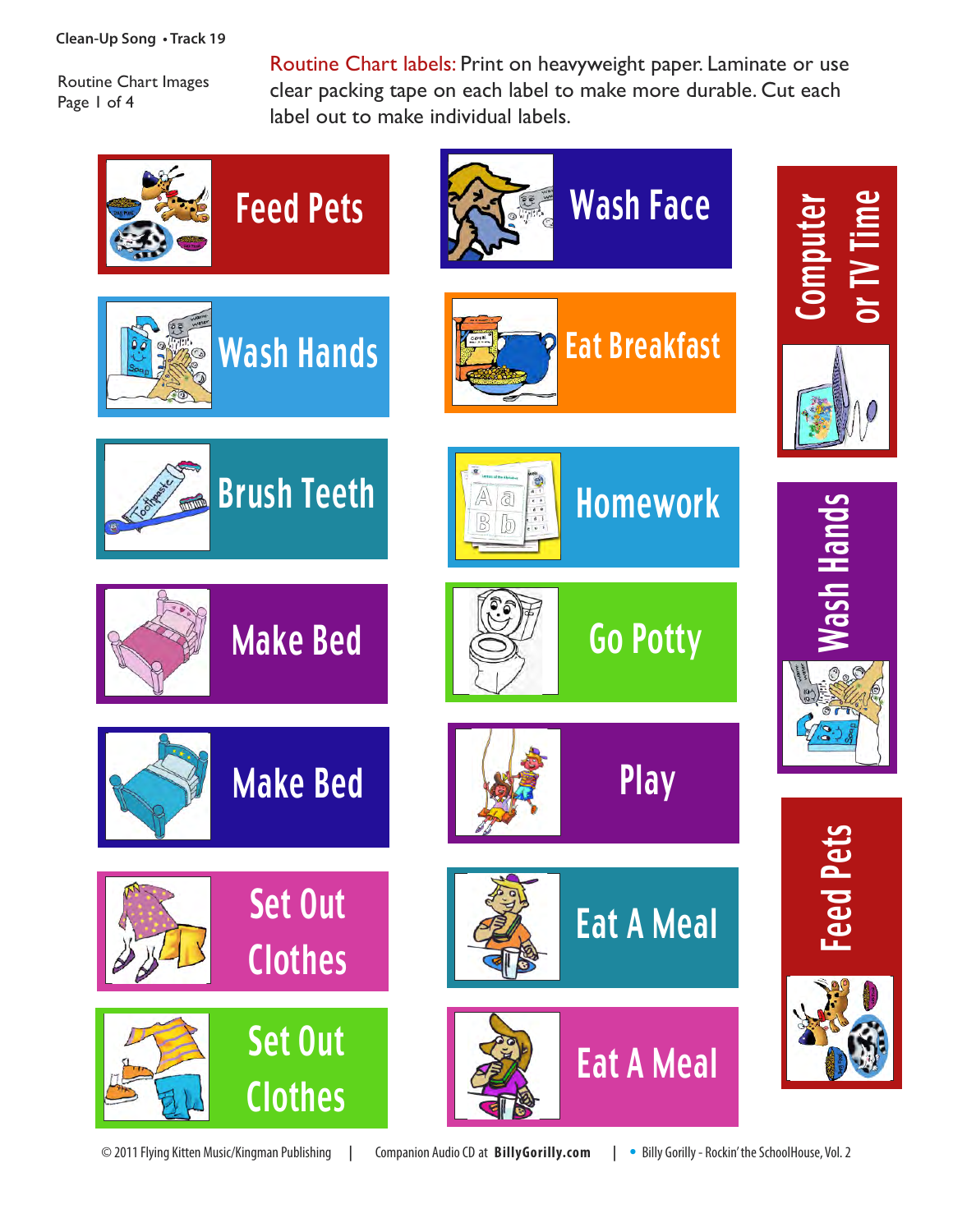**Clean-Up Song • Track 19** Routine Chart Images Page 2 of 4









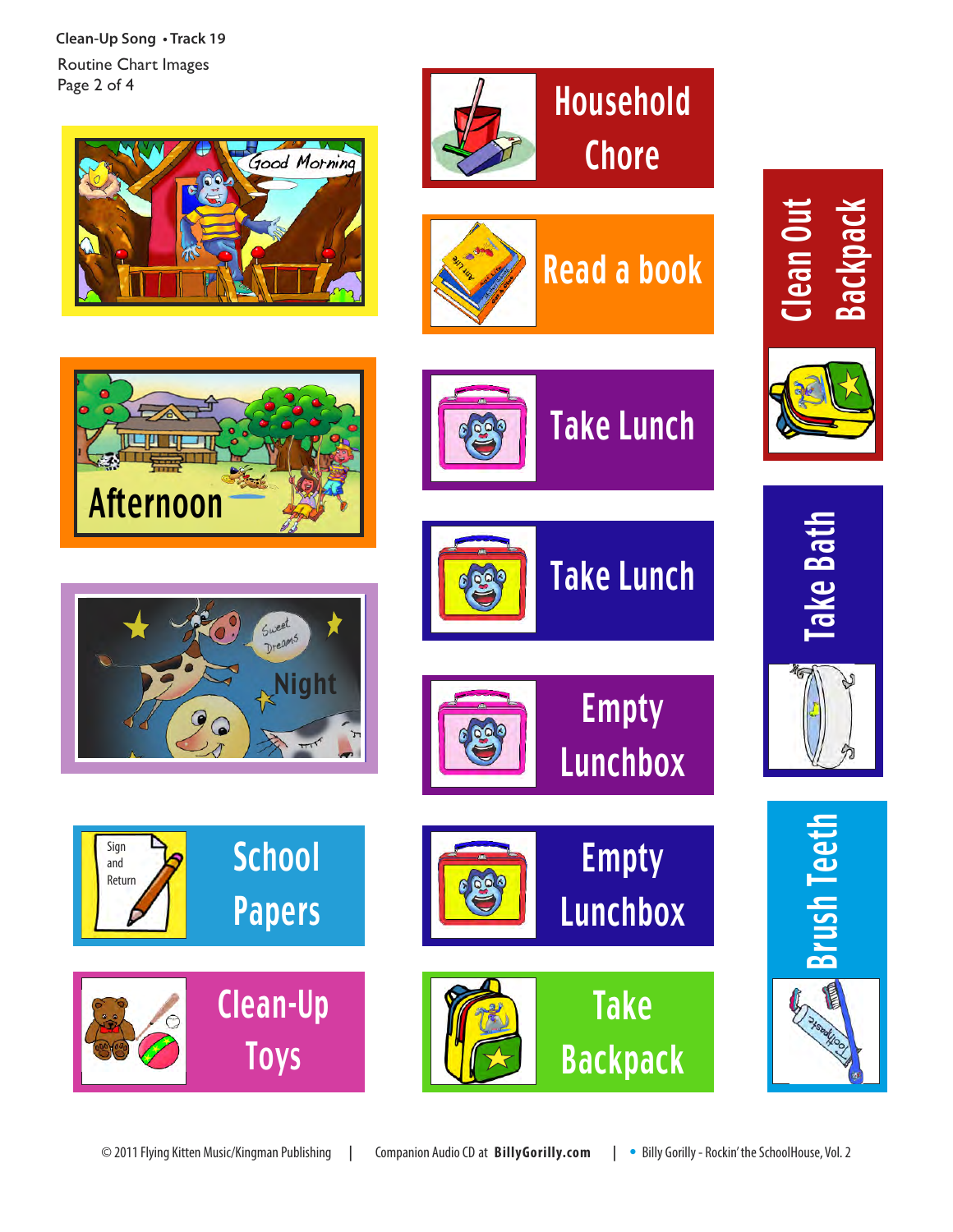**Clean-Up Song • Track 19**

Routine Chart Images Page 3 of 4

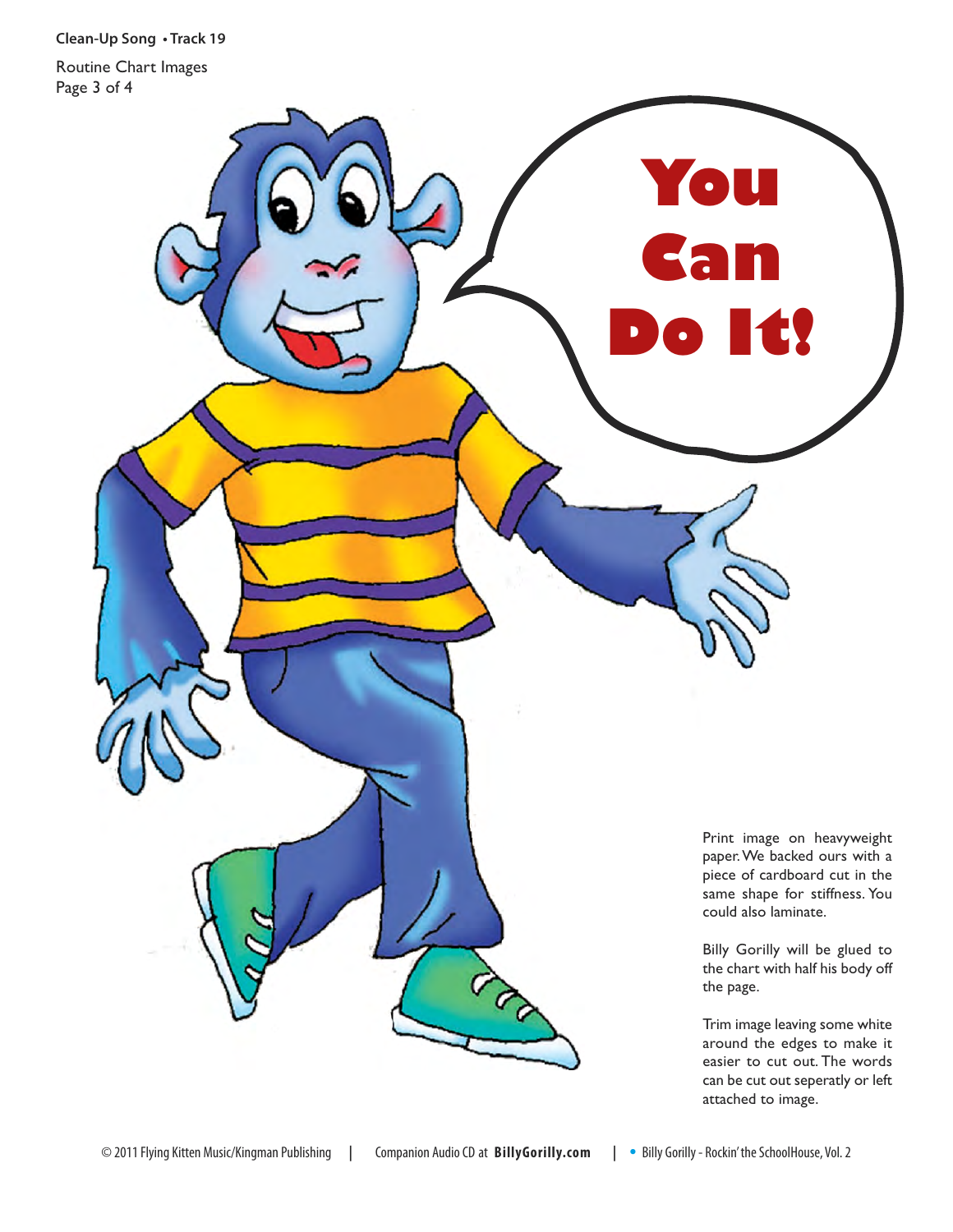











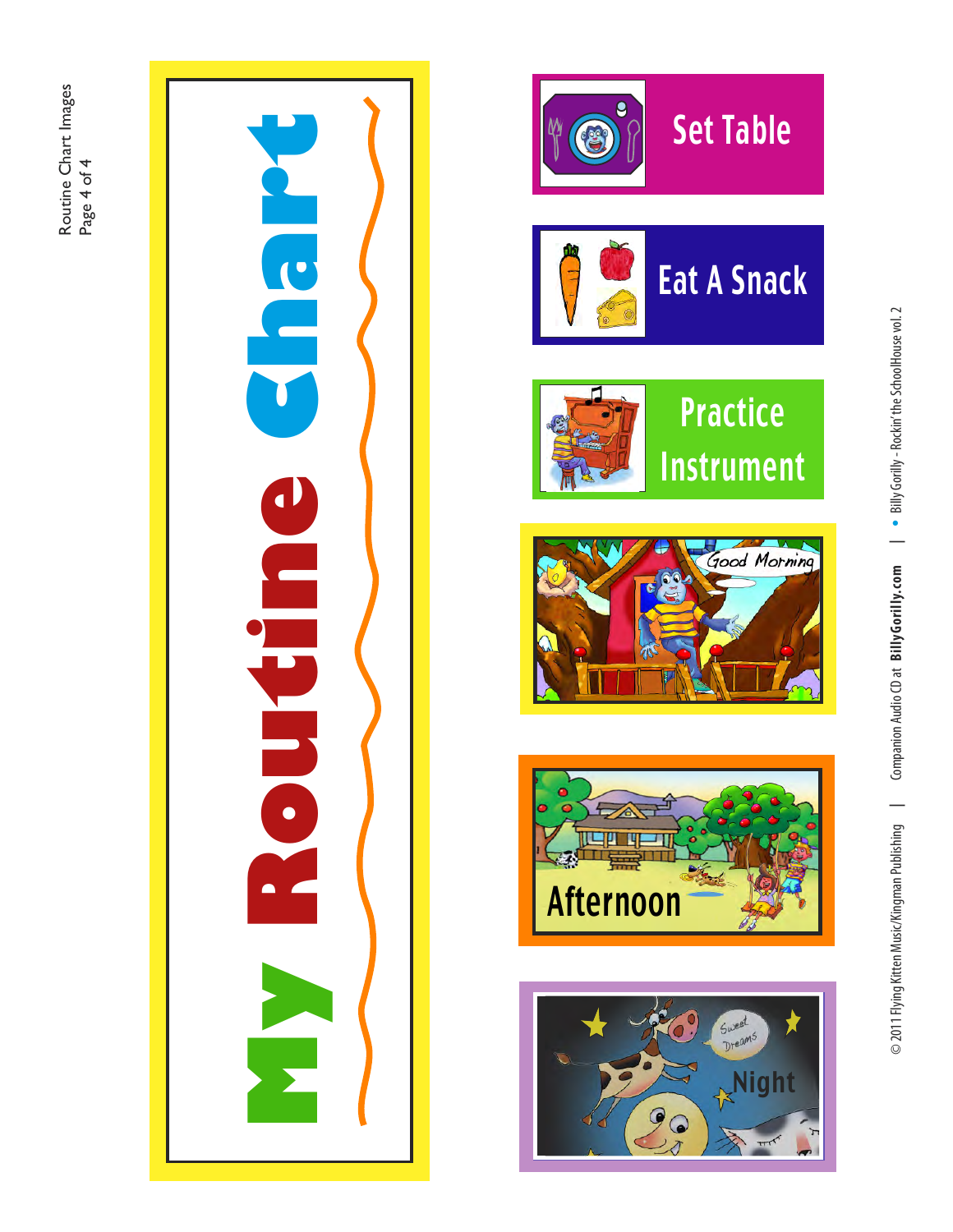

Take a look at these images to get an idea of how your routine chart might look. Add your own labels to fit your needs. Use your imagingation and have fun with it.